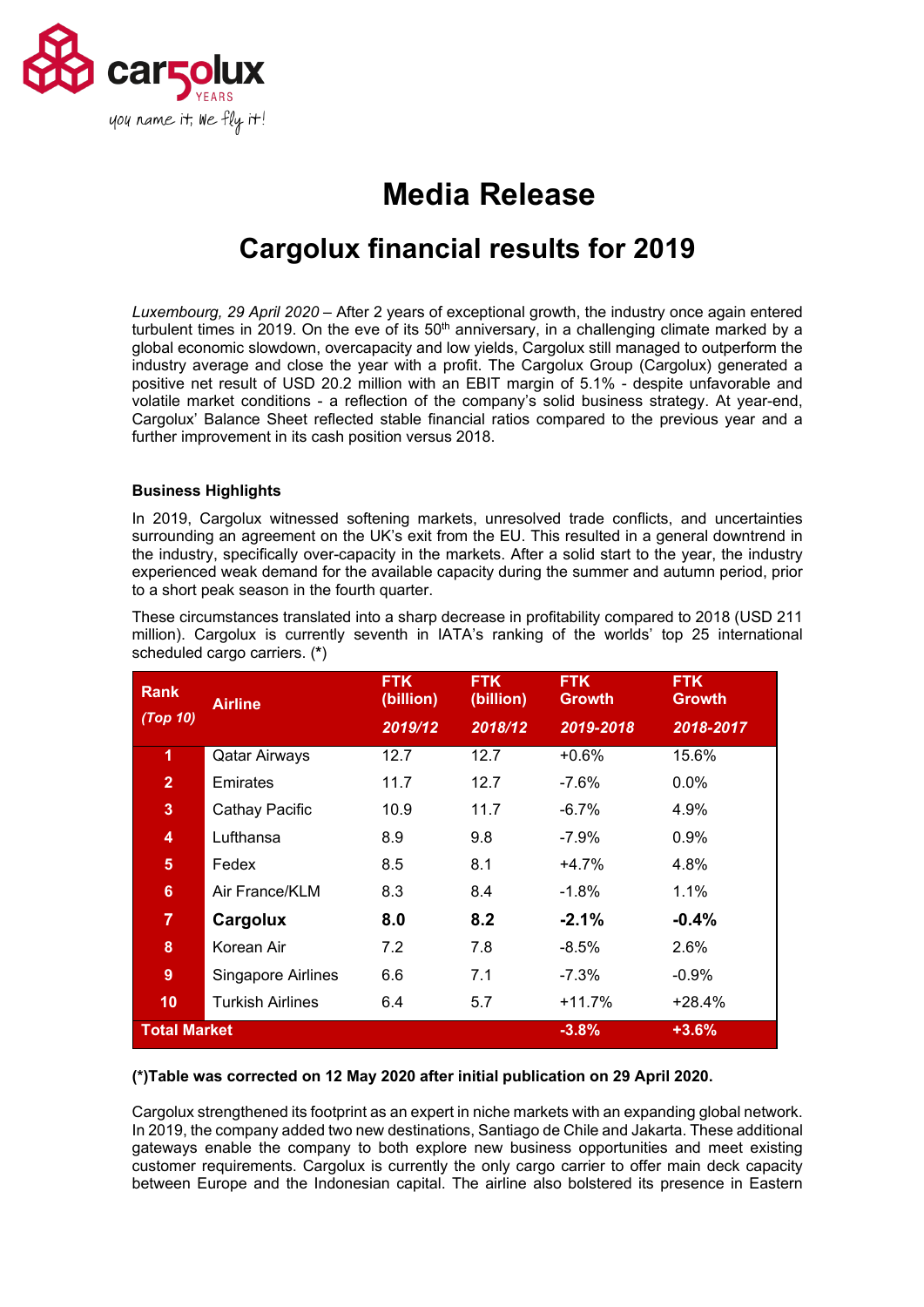

Europe by doubling its services to Budapest. The initial Hong Kong – Budapest route increased from 3 to 4 weekly frequencies, and two new weekly services were added from Zhengzhou to Budapest. Cargolux now offers six weekly rotations through Hungary. A new transpacific frequency from Zhengzhou (CGO) to Los Angeles via Xiamen also complemented the airline's offer.

At the end of December 2019, the total fleet of 30 aircraft comprised sixteen Boeing 747-400 freighters (11 B747-400Fs and 5 B747-400ERFs) and fourteen Boeing 747-8 freighters. The majority of the 747-400 fleet is either debt free or on flexible lease contracts (Power by the Hour basis). This fleet enables Cargolux to respond to changing market conditions in a flexible and timely manner.

Similar to other operators of 747-400 freighters, Cargolux recorded an impairment of USD 47.6 million in respect of its 747-400 fleet in 2019.



## **Financials**

## **Operational KPIs**

#### 5 B747-400ERF

# Profit & Loss and Balance Sheet KPIs

| USD million       | 2019  | 2018  | <b>USD million</b>                           | 2019  | 2018  |
|-------------------|-------|-------|----------------------------------------------|-------|-------|
| Total Revenues    | 2,259 | 2,634 | <b>Total Assets</b>                          | 3,423 | 3.446 |
| <b>EBIT</b>       | 114   | 321   | <b>Equity</b>                                | 1.157 | 1,183 |
| % of revenue      | 5.1%  | 12.2% | <b>Total Liabilities</b>                     | 2,266 | 2,263 |
| <b>Net Profit</b> | 20    | 211   | Cash and Cash<br>equivalents<br>unrestricted | 595   | 528   |

Total revenues decreased throughout the year as a result of lower load factors and yields coupled with lower fuel surcharge revenues as a result of a declining fuel price. Consequently, EBIT decreased to USD 114 million which translates into 5.1% EBIT margin. The airline continues to pay down debt. The higher number shown for 2019 is a result of new accounting rules adopted in accordance with International Financial Reporting standards. IFRS 16 requires entities to capitalize all operating leases meeting specific criteria.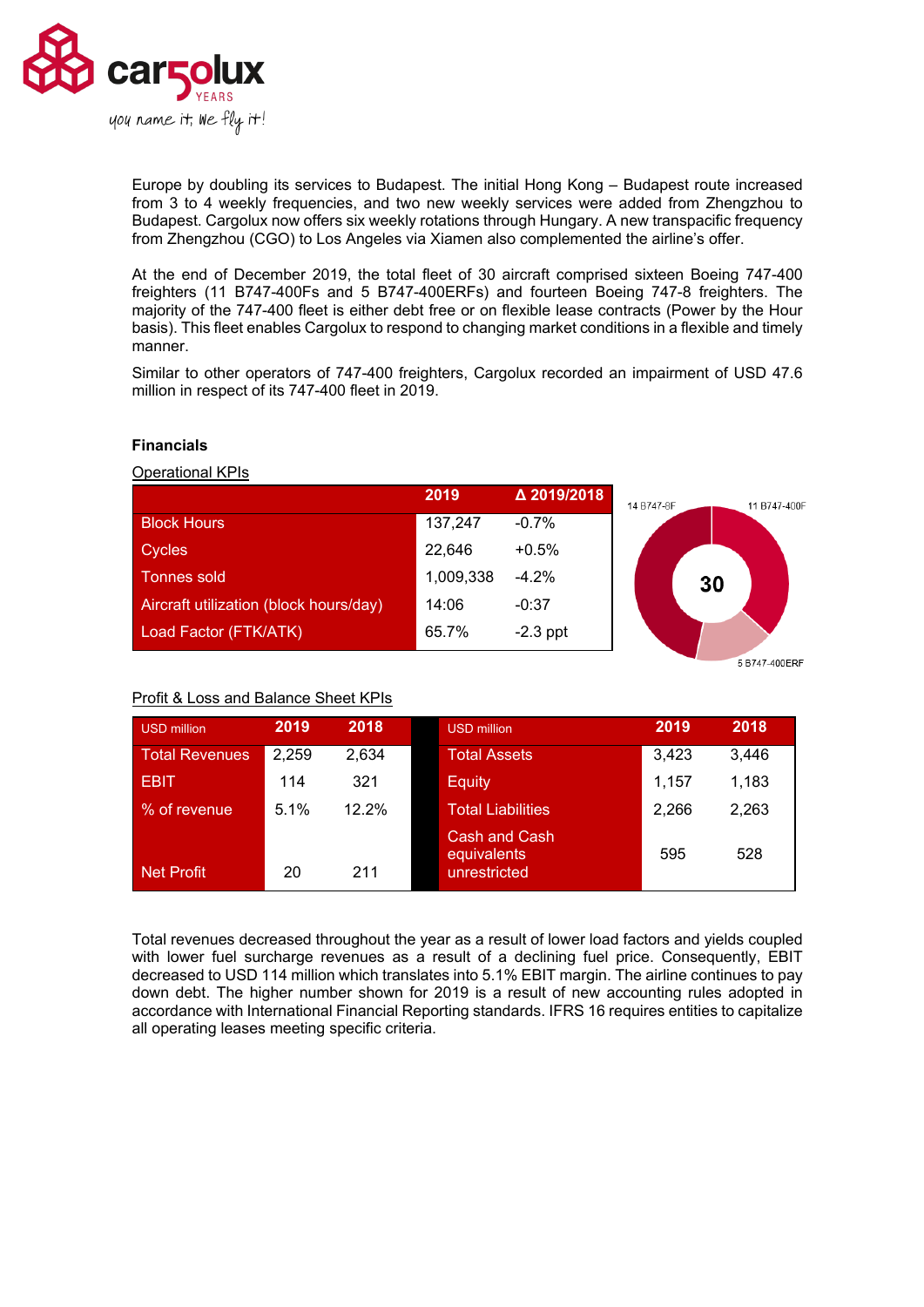



# **Luxembourg Headcounts and Night Flights**

In addition to its worldwide activities that comprise over 2,200 employees across the globe, Cargolux is also an active economic driver at its home base in Luxembourg. The airline is one of the major pillars of the Grand-Duchy's logistics sector, thus generating value across the supply chain. Logistics is an intrinsic part of the country's investment in economic diversification.



In 2019, Cargolux pursued its efforts to reduce night landings and take offs and once again registered a significant reduction in nighttime movements.

### *About Cargolux Airlines International*

*Cargolux, based in Luxembourg, is Europe's leading all-cargo airline with a modern and efficient fleet composed of 14 Boeing 747-8 freighters and 16 Boeing 747-400 freighters. The Cargolux worldwide network covers over 75 destinations on scheduled all-cargo flights. The company has more than 85 offices in over 50 countries and operates an extensive global trucking network to more than 250 destinations as well as full and part-charter services. Cargolux also offers third-party maintenance at its modern two-bay maintenance hangar in Luxembourg. The company is specialized in B747 line and hangar maintenance up to and including C-Checks. It offers a range of specialized maintenance services and holds line maintenance approval for 777 aircraft. The Cargolux Group employs over 2,000 staff worldwide.*